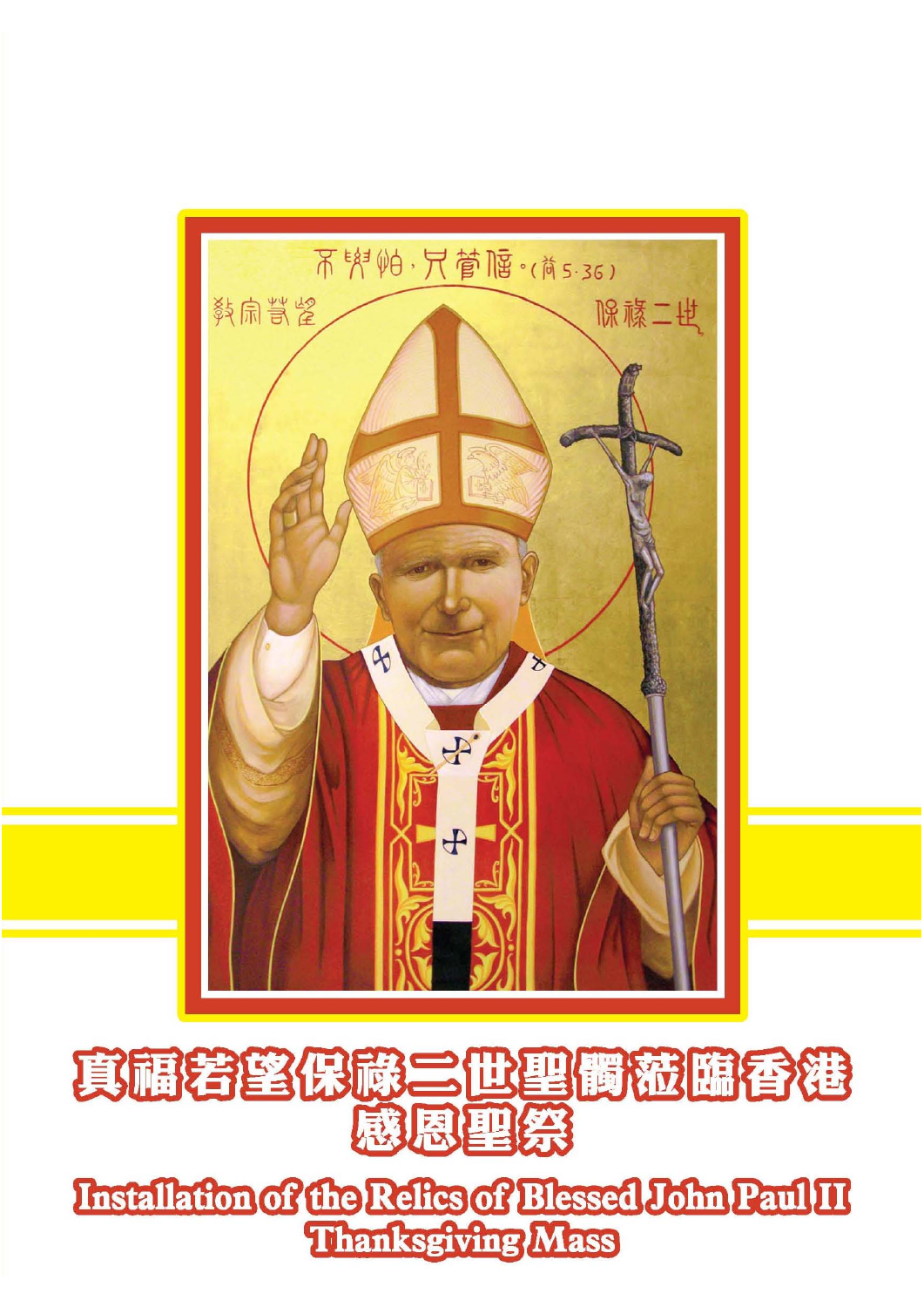# 真福若望保祿二世聖髑蒞臨香港

# 感恩聖祭

#### 進堂詠

#### 音天地頌揚上主 (頌恩 308 首)

【重句】普天地頌揚上主,同聲讚美主!

1 殷勤侍主歡樂滿胸懷,我走向上主前踴躍歡欣。【重句】

- 2 深認我主化育眾生靈,上主為我大父我為子民。【重句】
- 3 我儕眾羊憩息綠草場,我等跪伏稱臣上主為王。【重句】
- 4 進入主門感恩並還愛,我眾走向主殿歡樂歌詠。【重句】
- 5 上主至善聖愛無終極,聖言長存普世永留人間。【重句】
- 6 欽崇榮福應歸於聖父,歸於子及聖神萬世無窮。【重句】

#### 進堂後,主教、襄禮等就位

#### **導言及**迎請聖髑

主教:因父、及子、及聖神之名。

眾:亞孟。

主教:願主的平安與你們同在。

眾:也與你的心靈同在。

主教:各位弟兄姊妹,我們今晚共聚一堂,非常榮幸,迎請 我們敬愛的真福教宗若望保祿二世的聖髑。

真福教宗若望保祿是我們所熟悉的。他的嘉言懿行是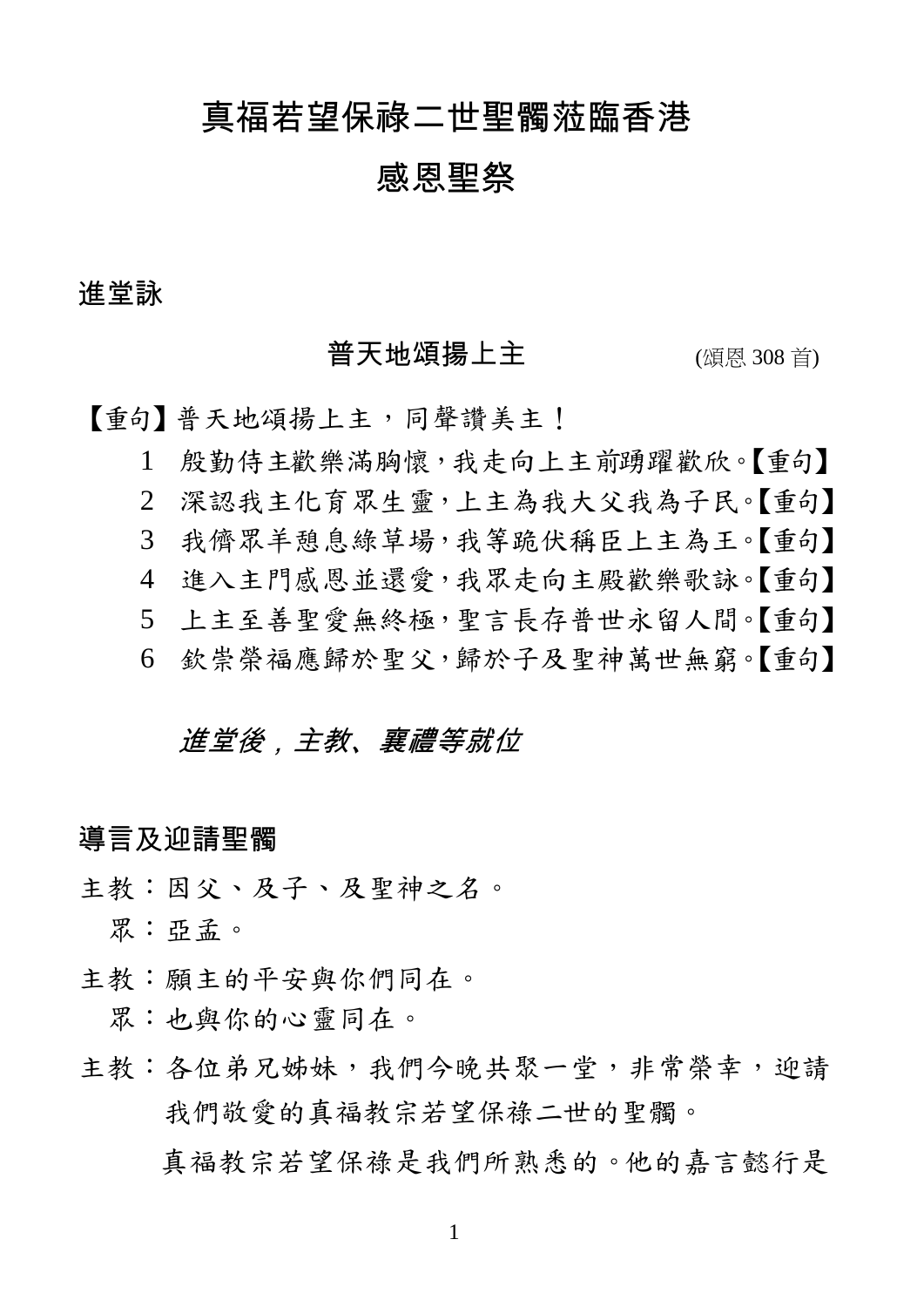我們所景仰的。在座中有些弟兄姊妹,亦曾與他見過 面。

主教:雖然真福教宗若望保祿現在已在天上為我們代禱,但 是,今日,他的聖髑蒞臨我們當中,亦提醒我們要效 法他的德表,與他一起,作福音的見證。 現在,我們由真福教宗若望保祿所深愛的青年人、 傷健人士、長者、教友、修道者,以及神職人員,迎請真 福教宗若望保祿的聖髑,亦請真福教宗若望保祿為 我們祈禱。

(頌恩 467 首)

眾唱:基督得勝! 基督為王! 基督、基督顯權能! Christus vincit! Christus regnat! Christus, Christus imperat!

#### 迎請聖髑進入聖堂

#### ❖ 在聖堂門口

- 教友代表:真福若望保祿,你常提醒我們:「不要怕,只管信」。 你要求我們積極成聖,你又說:「真正的聖德不是 要逃避這世界,而是包括盡力把福音體現於日常 生活、家庭、學校、工作,及參與社會與政治事 務。」真福若望保祿,請為我們祈禱。
	- 眾:真福若望保祿,請為我們祈禱。
	- 眾唱:基督得勝! 基督為王! 基督、基督顯權能! Christus vincit! Christus regnat! Christus, Christus imperat!

#### 在聖堂四分一處

青年代表:真福若望保祿,你對各語言各文化的青年人說:「有 一個高尚而令人興奮的使命等待著你們,就是成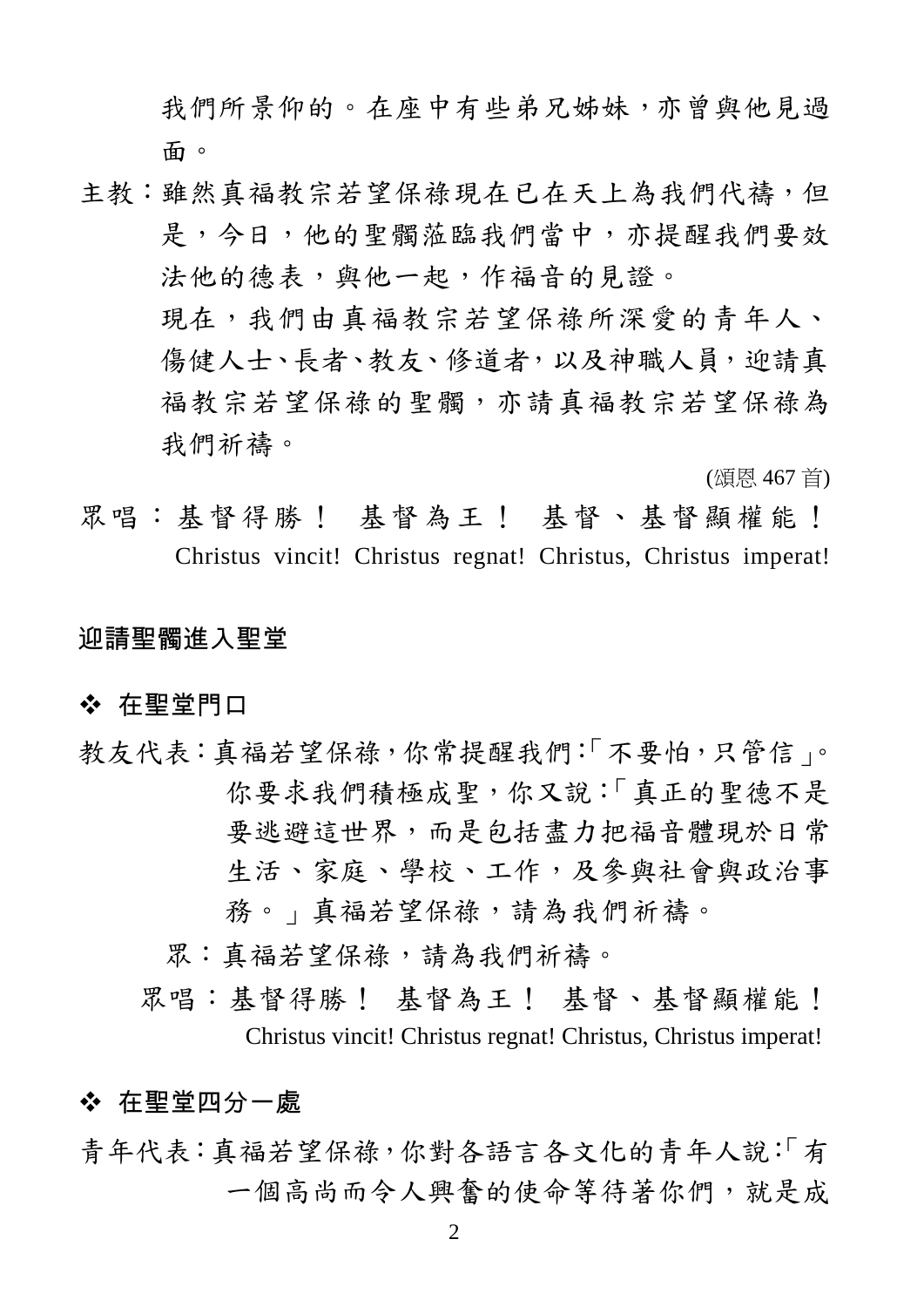為有能力的男人和女人,去促進團結和平,酷愛 生命,並尊重所有人。你們要成為新人類的建造 者,促使弟兄姊妹、人類大家庭的各成員,終能 在和平中生活。」真福若望保祿,請為我們祈禱。 眾:真福若望保祿,請為我們祈禱。

眾唱:基督得勝! 基督為王! 基督、基督顯權能! Christus vincit! Christus regnat! Christus, Christus imperat!

#### 在聖堂二分一處

- 傷健人士代表:真福若望保祿,你對我們說:「不要失望放 棄,因為我們是復活的子民,亞肋路亞是我們的 讚歌。」真福若望保祿,請為我們祈禱。
	- 眾:真福若望保祿,請為我們祈禱。
	- 眾唱:基督得勝! 基督為王! 基督、基督顯權能! Christus vincit! Christus regnat! Christus, Christus imperat!

#### 在聖堂四分三處

- 會士代表:真福若望保祿,你對我們修道者說:「生命中唯一 重要的,是我們被基督所愛,及以愛還愛。相比 於耶穌的愛,其他一切都變得次要。如果沒有耶穌 的愛,一切都無濟於事。」真福若望保祿,請為 我們祈禱。
	- 眾:真福若望保祿,請為我們祈禱。
	- 眾唱:基督得勝! 基督為王! 基督、基督顯權能! Christus vincit! Christus regnat! Christus, Christus imperat!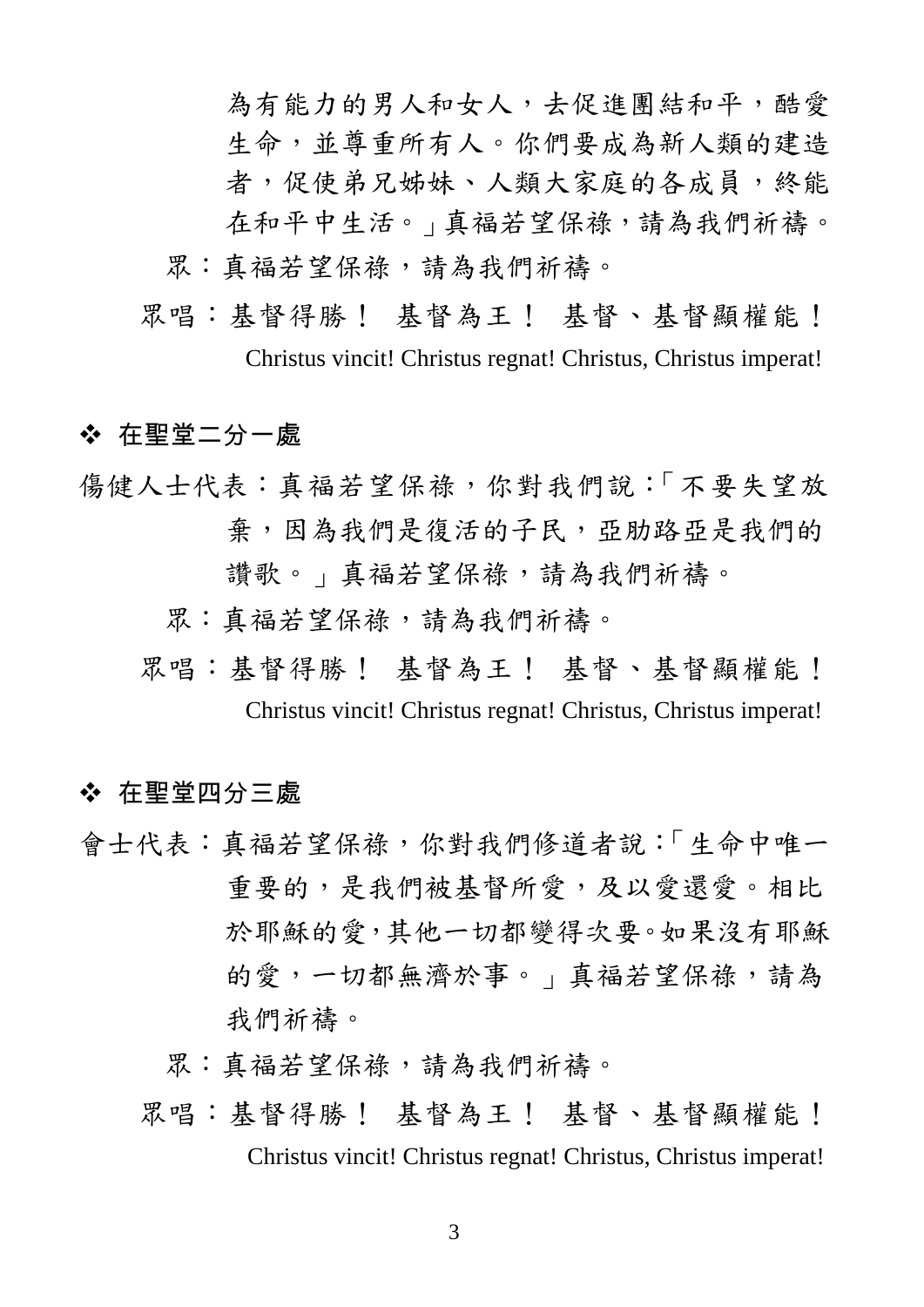#### ❖ 在聖所前

- 家庭代表:真福若望保祿,你說過:「維持喜樂的家庭,需 要家長、子女,以及家中各成員,積極地成為彼此 的僕人」。真福若望保祿,請為我們祈禱。
	- 眾:真福若望保祿,請為我們祈禱。
	- 眾唱:基督得勝! 基督為王! 基督、基督顯權能! Christus vincit! Christus regnat! Christus, Christus imperat!

#### ◆ 在聖所內

司鐸代表:真福若望保祿,你在《我要給你們牧者》勸喻中, 提醒我們神父應有的牧靈愛德;你多次對我們說: 「划到深處去!」。你又多次表示,每天為中國祈 禱。真福若望保祿,請為我們祈禱。 眾: 真福若望保祿,請為我們祈禱。 眾唱:基督得勝! 基督為王! 基督、基督顯權能!

Christus vincit! Christus regnat! Christus, Christus imperat!

#### ◆ 主教舉揚聖髑

全體鼓掌,執事恭放聖髑於聖所

眾唱:基督得勝! 基督為王!基督、基督顯權能! Christus vincit! Christus regnat! Christus, Christus imperat!

#### 光榮頌 (頌恩 43首)

主教:天主在天受光榮。

 眾:主愛的人在世享平安。主、天主、天上的君王、全能 的天主聖父,我們為了祢無上的光榮,讚美祢、稱頌 祢、朝拜祢、顯揚祢、感謝祢。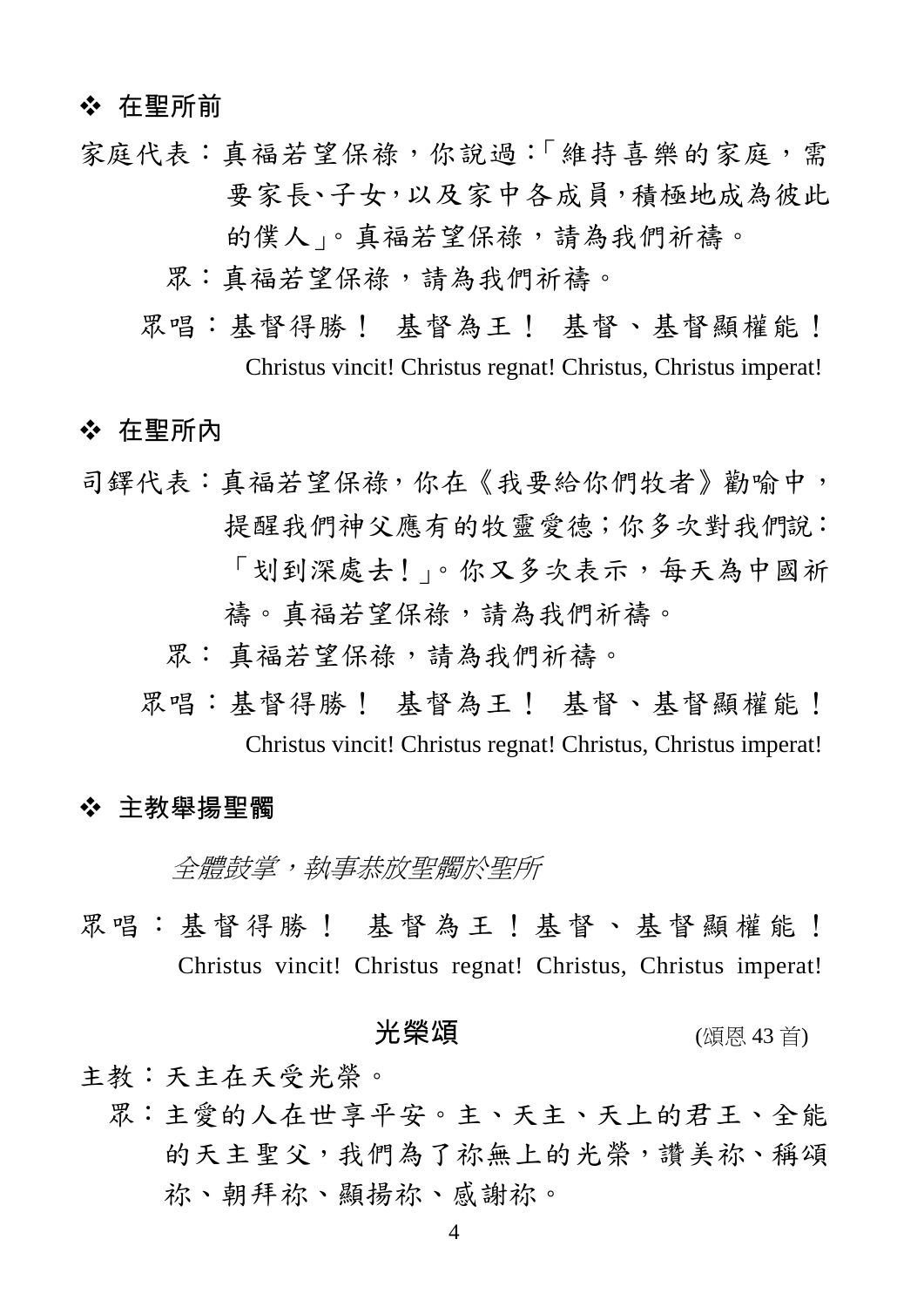主、耶穌基督、獨生子;主、天主、天主的羔羊, 聖父之 子;除免世罪者,求你我病病, 我們的祈禱。坐在聖父之右者,求祢垂憐我們;因為 只有祢是里的,只有祢是王高無上的。 耶穌基督,祢和聖神,同享天主聖父的光榮。 亞孟。

#### 集禱經

慈悲的天主,你願意真福教宗若望保祿二世,領導你的普世 教會;求你賜我們因他的教導,打開心門,迎接人類唯一救 主——基督的救世恩寵。因你的聖子、我們的主耶穌基督, 他和你及聖神,是唯一天主,永生永王。亞孟。

#### 聖道禮

讀經一 (大地四極看見了我們天主的救恩。)

恭讀依撒意亞先知書 52:7-10

那傳報喜訊者的腳步,是多麼美麗啊!他在山上宣布 和平,傳報佳音,宣揚救恩,給熙雍說:「你的天主為王了!」

請聽,你的守望者一起高聲歡呼,因為他們親眼看見 上主返回了熙雍。

耶路撒冷的廢墟啊!你們要興高采烈,一起歡呼,因為上 主安慰了自己的百姓,救贖了耶路撒冷。上主在萬民眼前,顯 露了自己神聖的手臂;大地四極看見了我們天主的救恩。

——上主的話。

眾:感謝天主。

5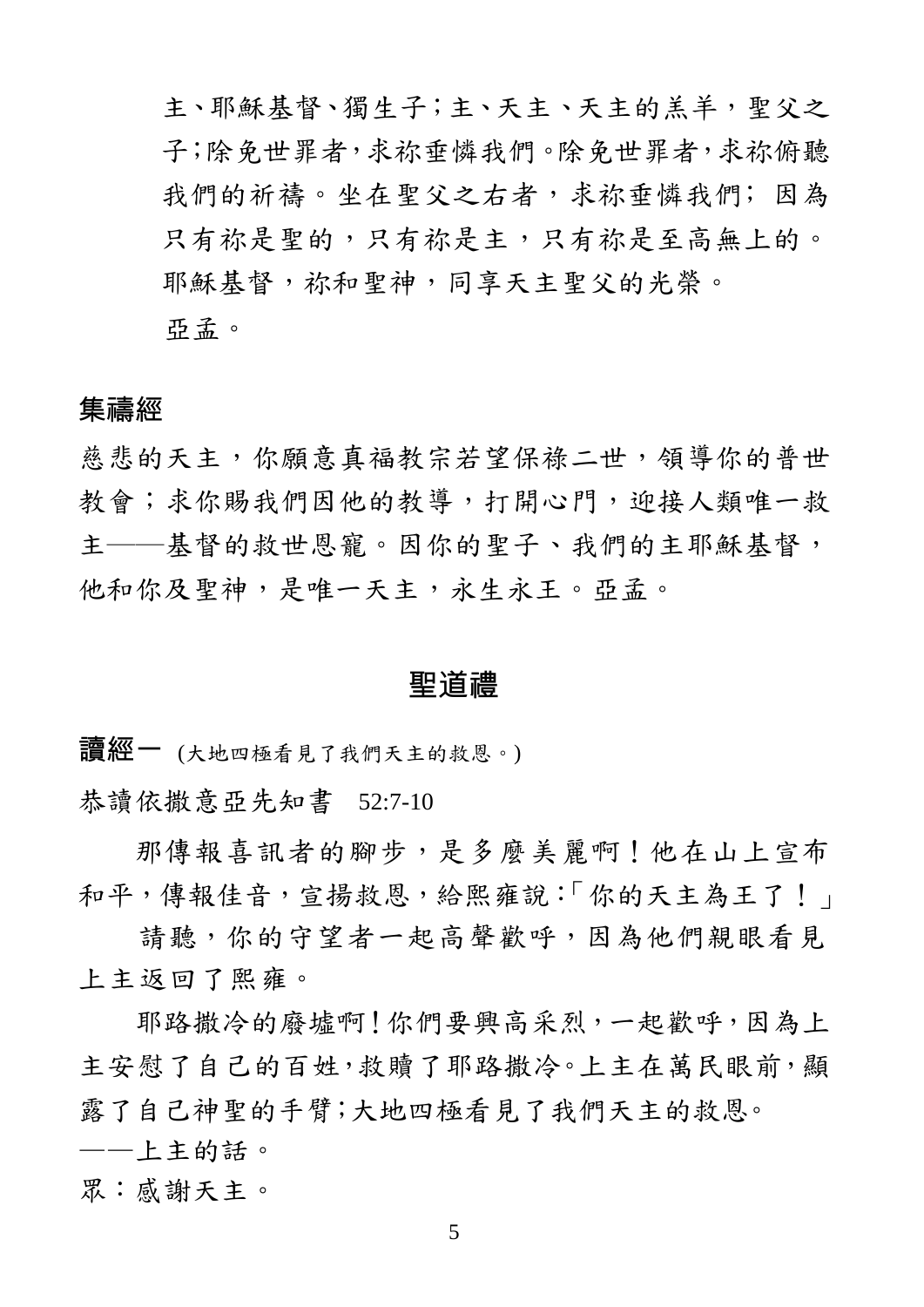答唱詠



© MMXI 天主教香港教區

詞: 詠 96:1-10 曲: October 27 MMXI 香港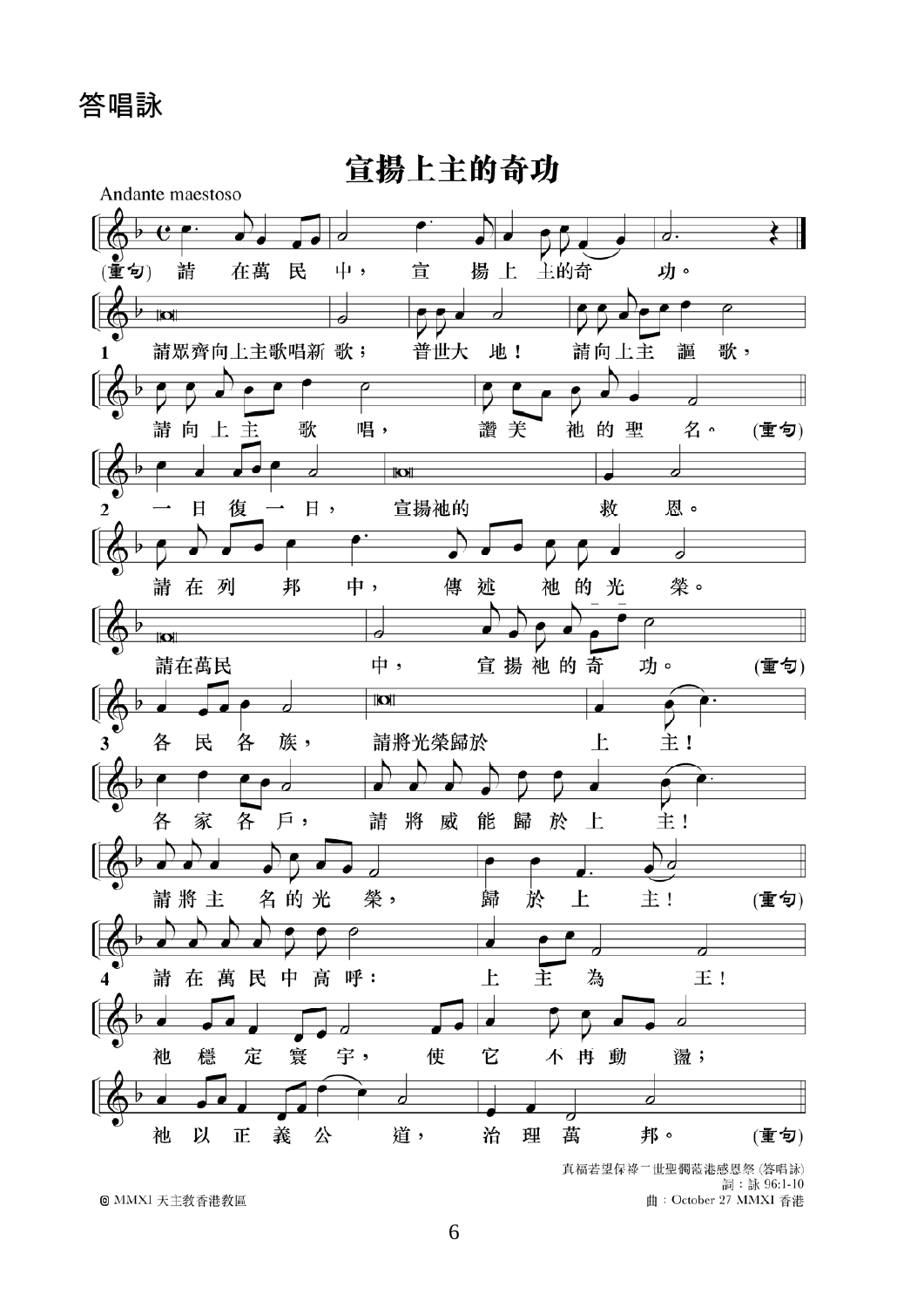讀經二 (那履行天主旨意的,卻永遠存在。)

恭讀聖若望一書 2:14-17

小孩子們,我給你們寫過:你們已認識了父。

父老們,我給你們寫過:你們已認識了從起初就有的那 一位。

青年們,我給你們寫過:你們是強壯的,天主的話存留 在你們內,你們也得勝了那惡者。

你們不要愛世界,也不要愛世界上的事;誰若愛世界, 天父的愛就不在他內。原來世界上的一切:肉身的貪慾,眼 目的貪慾,以及人生的驕奢,都不是出於父,而是出於世界 。這世界和它的貪慾都要過去;但那履行天主旨意的,卻永 遠存在。

──上主的話。

眾:感謝天主。

#### 福音前歡呼

#### 上主!我在這裡 (頌恩 188 首)

1 Alleluia!

2 Alleluia! Alleluia! 上主!我在這裡靜待聆聽;福音裡, 是祢的話。Alleluia! Allelu, Alleluia!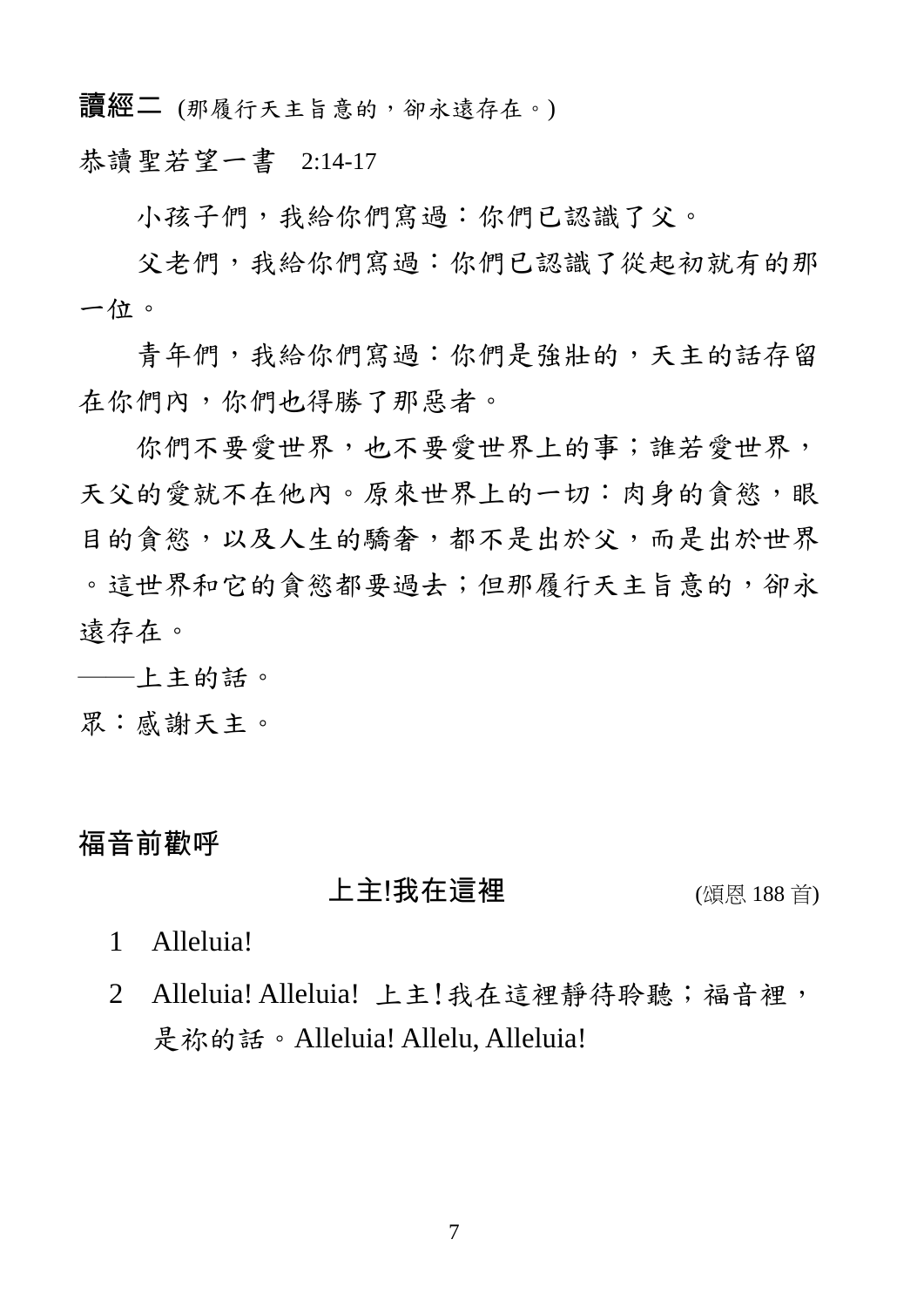福音 (不要怕,只管信。)

恭讀聖馬爾谷福音 5:21-24,35-43

那時候,耶穌乘船,回到對岸;有大夥群眾,聚集在他 周圍。耶穌於是留在海濱。當時,來了一個會堂長,名叫雅 依洛,一見耶穌,就跪伏在耶穌腳前,懇求耶穌說:「我的 小女兒快要死了。請你來,給她覆手,叫她康復,使她活下 去。」耶穌就同會堂長一起去。有一大群人,跟隨著耶穌, 擁擠著耶穌……

這時,有人從會堂長家裡來,說:「你的女兒死了,你 還勞煩師父做什麼?」

耶穌聽見所說的話,就給會堂長說:「不要怕,只管信 。」

除了伯多祿、雅各伯,和雅各伯的弟弟若望外,耶穌沒 有帶任何人跟他去。他們到了會堂長的家裡,耶穌看見群眾 非常喧嘩:有的哭泣,有的哀號;耶穌便進去,給他們說:

「你們為什麼喧嘩哭泣呢?小女孩並沒有死,只是睡著了! 」他們都譏笑耶穌。耶穌卻把眾人趕出去,帶著小女孩的父 親和母親,以及同他在一起的人,進去小女孩所在的地方。

耶穌拿起小女孩的手,對她說:「塔里塔,古木!」意 思是:「女孩,我命令你起來!」那女孩就立刻起來行走, 原來她已十二歲了。

眾人都驚訝得目瞪口呆。耶穌卻嚴厲命令他們,不要叫 任何人知道這事;又吩咐給女孩子食物吃。

──上主的話。

眾唱:Alleluia! Alleluia! 上主!我在這裡請祢派遣;一生裡,是 称引導。Alleluia! Allelu, alleluia!

#### 講道

8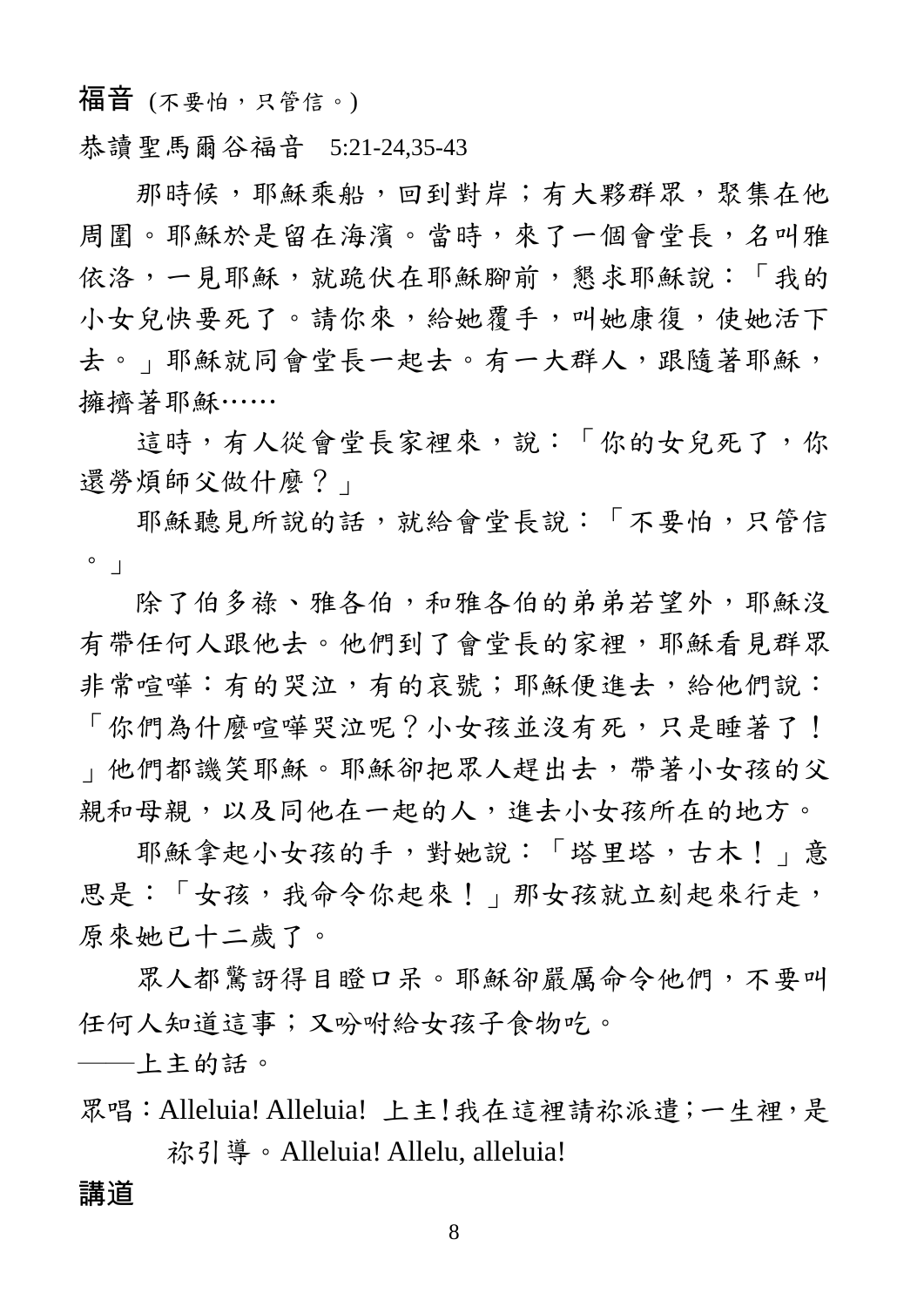信經

# 信友禱文

| 求主俯聽我禱告 | (頌恩 114 首) |
|---------|------------|
|         |            |

領:為此,我們同聲祈禱。

眾唱:上主!俯聽我禱告。上主!俯聽我。上主!請收納, 上主!請體察,求主俯聽我禱告。

#### 聖祭禮

預備禮品

**禮品** (頌恩 218 首)

【重句】上主!祢賜給我們食糧,我們感謝祢。

1 這些麵餅和葡萄酒,就是我們在祢地上努力的產物。我 們將它呈上祭台,求祢使成為我們的永生之糧。

【重句】

2 我們聆聽祢的邀請,是要我們赴耶穌祭宴共領祢的 禮物。我們分享天國的恩賜,求祢使我們達到永生 的境地。 【重句】

#### 獻禮經

上主,請接納你子民為尊敬真福教宗若望保祿,所獻上的禮 品,以光榮你的聖名,並為人靈的永遠得救。因主耶穌基督 之名,求你俯聽我們的祈禱。亞孟。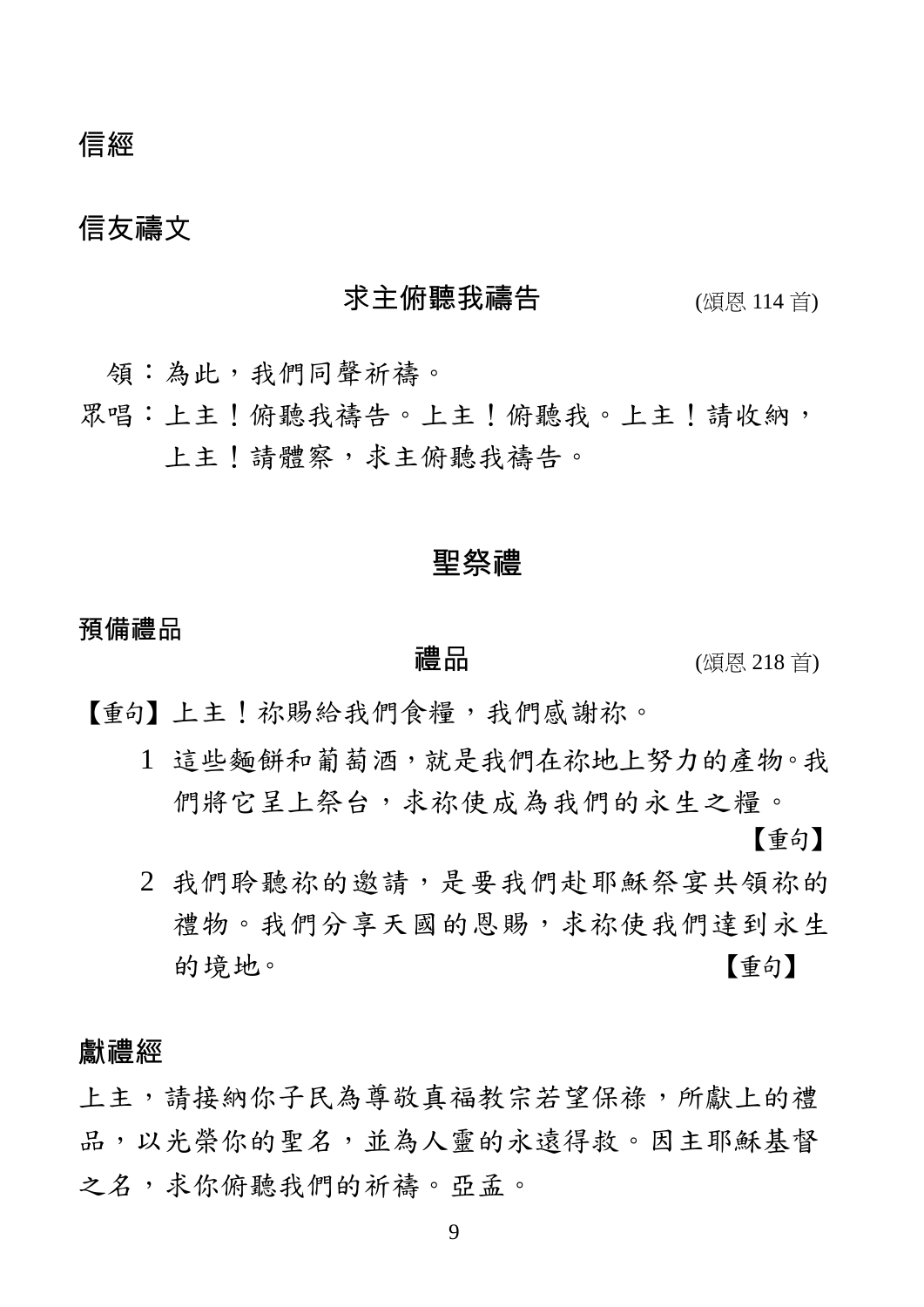#### 頌謝詞

主、聖父、全能永生的天主,我們藉著主基督,時時處處感 謝你,實在是理所當然的,並有助我們獲得救恩。

你恩賜你的教會今天歡度真福教宗若望保祿的紀念日。你藉 他的聖德生活,激勵我們;你藉他的宣講,教誨我們;你因 他令你欣喜的祈求,時常保佑我們。

為此,我們隨同天使和聖人,同聲歌頌你、讚美你,不停地 歡呼:

#### 領主詠

#### **耶穌聖體我堅信祢**  $\frac{1}{27}$  **(頌恩 427 首)**

【重句】耶穌聖體我堅信祢,我切望祢切望祢;耶穌聖體我愛 慕祢,耶穌我愛慕祢。

> 耶穌!耶穌聖體我感謝祢!耶穌!我敬拜祢!耶穌! 耶穌聖體我屬於祢!我屬於祢!【重句】

#### 可愛耶穌臨我心 (頌恩 426首)

可愛耶穌臨我心,來吧!我的可愛耶穌!可愛耶穌臨我心, 耶穌!我愛慕祢!可愛耶穌!我望祢, 可愛耶穌!我當賴祢!耶穌!我望祢! 耶穌!我愛祢!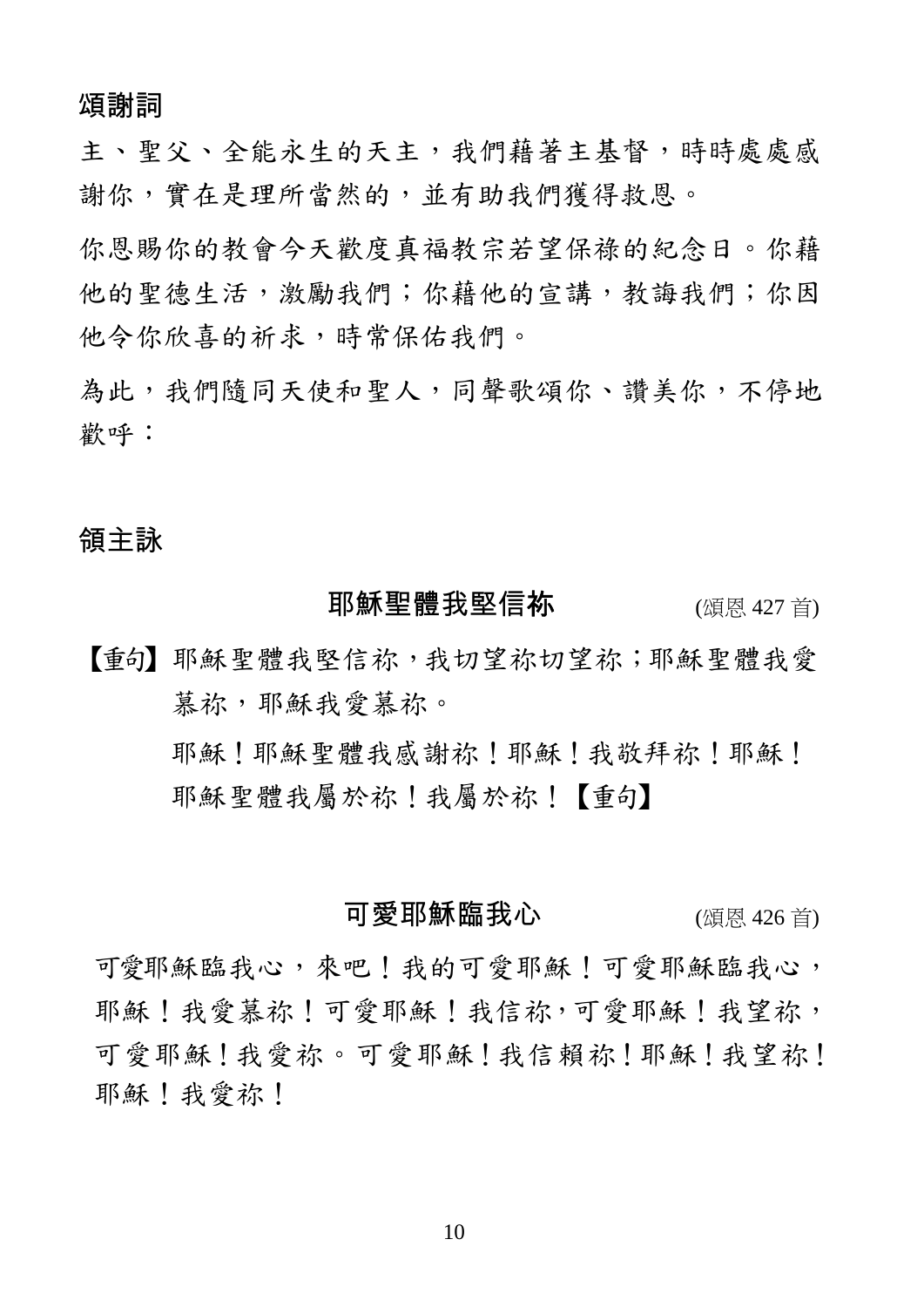【重句】我實在告訴你們,凡是給這些最小的一個做的,就是造 了給我。

我父祝福的人,來吧!承受自創世以來備給你們的天國。 因為我餓了,你們給了我吃。

我渴了,你們給了我喝。我作客,你們收留了我。

我無衣,你們給了我穿。我患病,你們看顧了我。

我在監裡,你們探望過我。

#### 領主後詠

#### 聖母讚主頌 (頌恩 387首)

【重句】 我的靈魂頌揚上主,我的心神歡踴於天主我的救主。

- 1 我的靈魂頌揚上主,我的心神歡樂於天主我的救主; 因為祂垂顧了祂卑微的婢女,從此萬世的人都要稱我 有福;因為全能者在我身上行了大事, 祂的名字是聖 的; 祂的仁慈世世代代於無窮之世, 賜予敬畏祂的 人。 【重句】
- 2 祂以手臂施展了大能,驅散了那些心高氣傲的人;祂 從高位上推下有權勢者,卻舉揚了卑微弱小的人。

【重句】

3 祂使饑餓的人充盈富足,使那富有者反而空乏離去; 因為祂想起了自己的仁慈,而扶助了祂的僕人以色列, 正如祂向我們祖先所預許的,施恩於亞巴郎和他的子 孫,直到永遠無窮世。 [重句]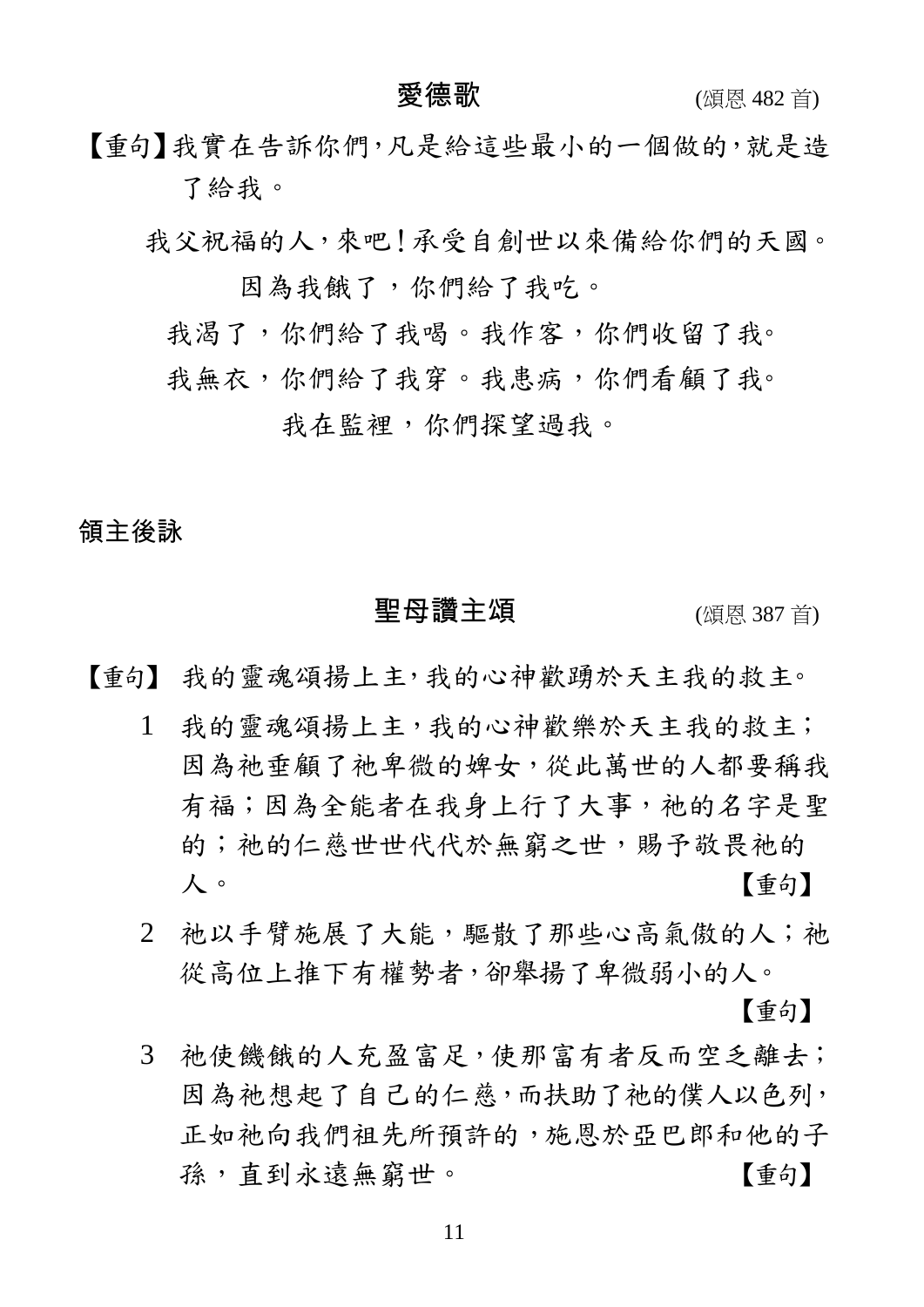4 光榮歸於父及子及聖神,起初如何今日亦然以至永 遠,及世之世。Amen. [重句]

#### 領主後經

上主天主,願我們所領的聖事,熾熱我們心中的愛火,正如 真福教宗若望保祿熱愛教會,並為教會盡獻自己。因主耶穌 基督之名,求你俯聽我們的祈禱。亞孟。

#### 隆重祝福

主教: 願主與你們同在。

眾: 也與你的心靈同在。

- 執事:請大家俯首,接受天主的降福。
- 主教: 願上主的聖名受頌揚。
	- 眾: 從現在直到永遠。
- 主教:上主的聖名,是我們的助佑。
	- 眾: 因他創造了天地。
- 主教:願全能的天主,聖父田、聖子田、聖神田降福你們。 眾: 亞孟。
- 執事:讓我們平安離去,努力傳揚福音。彌撒禮成。
	- 眾: 感謝天主。

#### 禮成詠

#### **真光照著我** (頌恩 411 首)

- 1 真光光照著我,我們成世界光;讓普世人看見,那穌 基督是主。
- 【重句】我們歡欣到主前,答覆祢的召叫,在愛中奉獻,Alleluia! Alleluia! Alleluia!
	- 2 天主派遣我們,傳揚愛的訊息;使天下眾人民,也分 享主救恩。 【重句】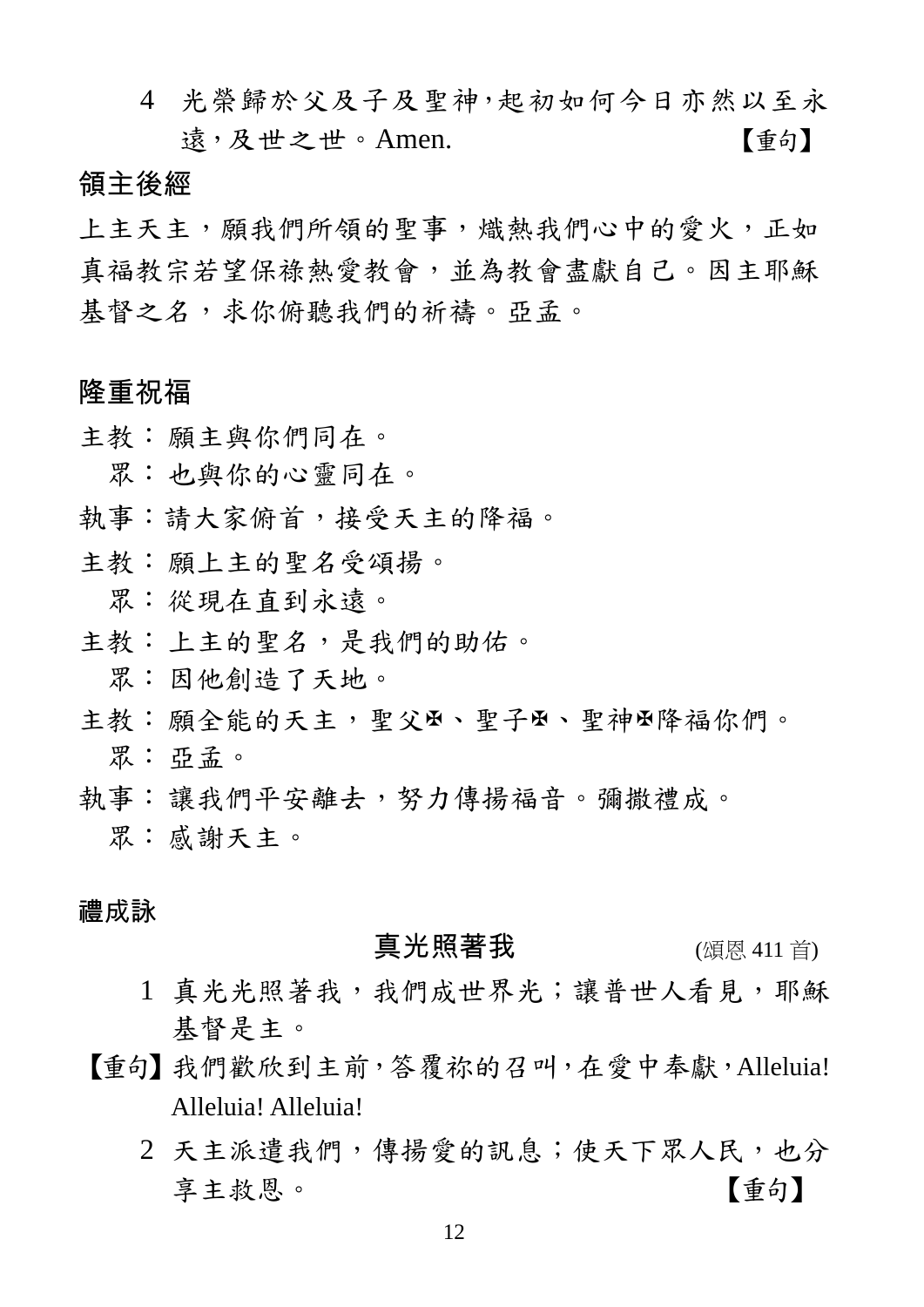求主顯示慈祥,盡去世間鬥爭;祢是和平君王,快將 天國拓展。 【重句】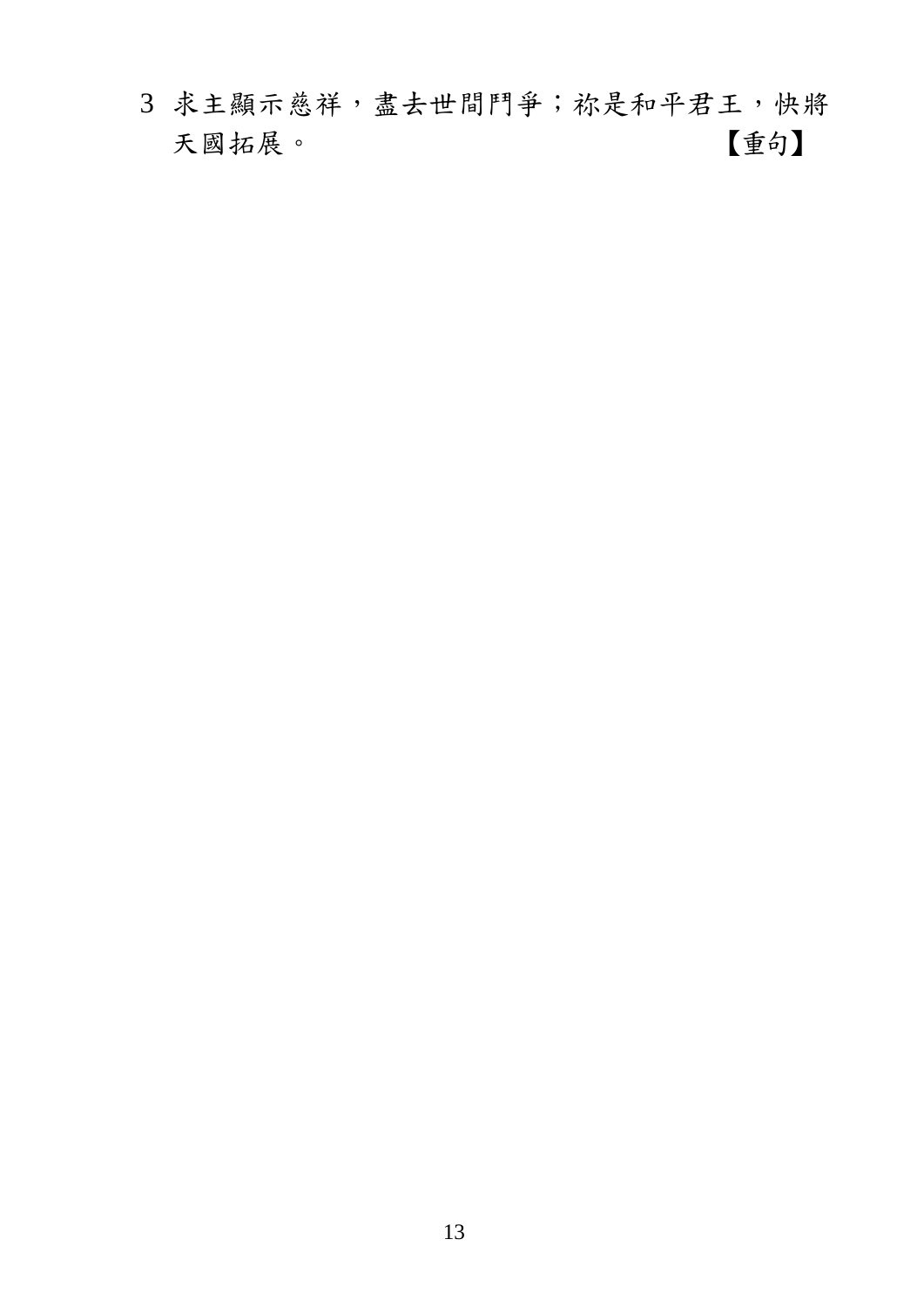# Installation of the Relics of Blessed John Paul II Thanksgiving Mass

# **Entrance Hymn**

#### **Greeting and Veneration of Relics**

Bishop: In the name of the Father, and of the Son, and of the Holy Spirit.

All: Amen.

Bishop: The Lord be with you.

All: And also with you.

Bishop: Dear brothers and sisters, we gather here this evening with joy to welcome the presence of the relics of Blessed John Paul the Second, our Pope, into our midst.

> We all know Blessed John Paul well, and we admire his good deeds and his teachings. Some of us here, even have the honor of having met him during his papacy. Today, his relics are coming into our presence. This rightly reminds us to imitate his virtues, and, in his company, may we witness to the gospel together.

> Blessed John Paul, our Pope always loved the youth, the physically impaired, the elderly people, the faithful, the religious, the families and the clergy. Let us welcome the relics of Blessed John Paul and ask for his intercession.

All sing: Christus vincit! Christus regnat! Christus, Christus imperat!

*The relics of Blessed John Paul II enter the Church.*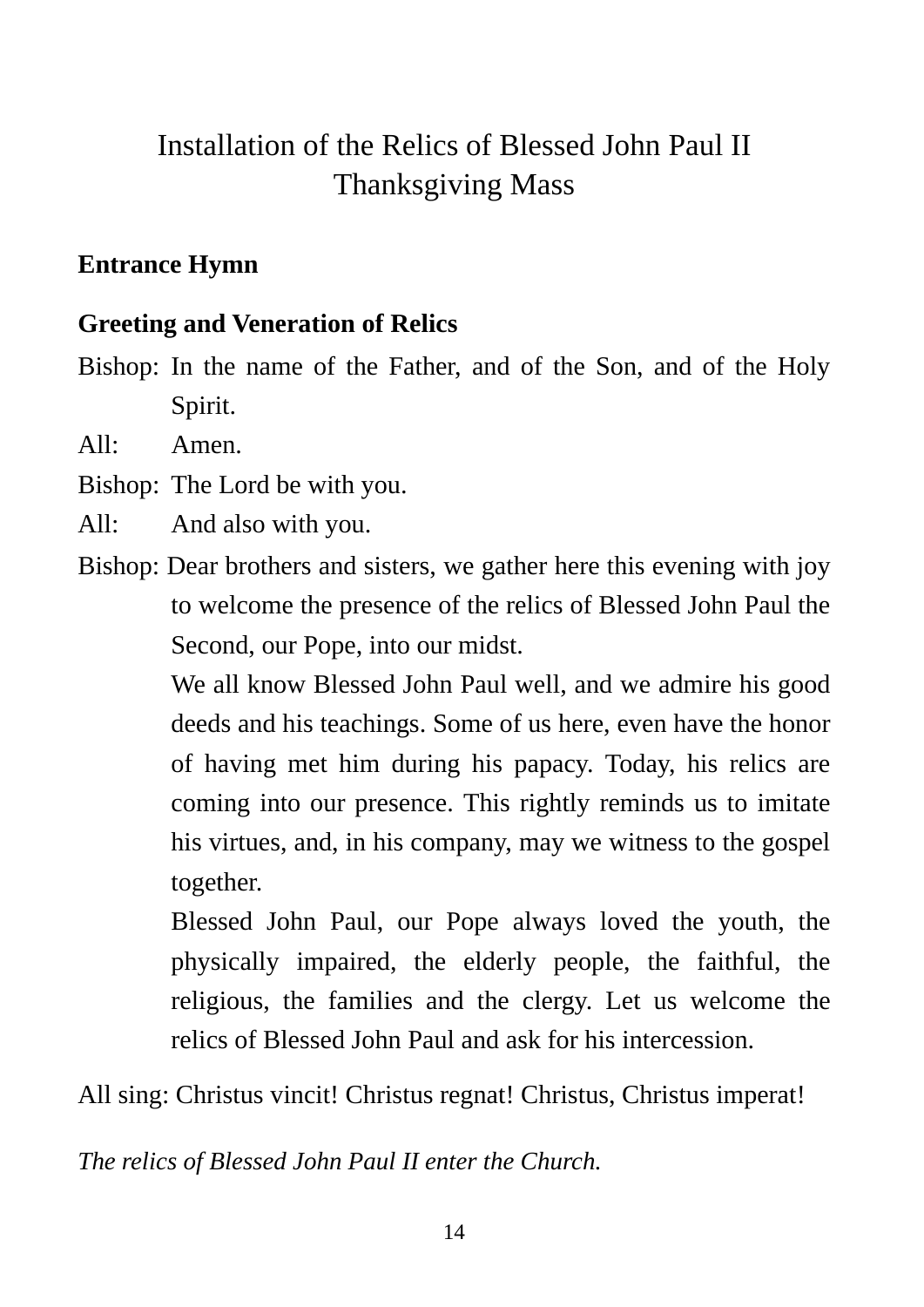- Layperson: Blessed John Paul, you taught us: "Be not afraid." You willed that we aim for sanctity, and you said, "True holiness" does not mean a flight from the world; rather, it lies in the effort to incarnate the Gospel in everyday life, in the family, at school and at work, and in social and political involvement." Blessed John Paul, pray for us.
- All: Blessed John Paul, pray for us.

All sing: Christus vincit! Christus regnat! Christus, Christus imperat!

- Youth: Blessed John Paul, you told the young people of every language and culture, that "a high and exhilarating task awaits you: that of becoming men and women capable of solidarity, peace and love of life, with respect for everyone. Become craftsmen of a new humanity, where brothers and sisters members all of the same family — are able at last to live in peace." Blessed John Paul, pray for us.
- All: Blessed John Paul, pray for us.

All sing: Christus vincit! Christus regnat! Christus, Christus imperat!

- Physically impaired: Blessed John Paul, you taught us: "Do not abandon yourselves to despair. We are the Easter people and hallelujah is our song." Blessed John Paul, pray for us.
- All: Blessed John Paul, pray for us.

All sing: Christus vincit! Christus regnat! Christus, Christus imperat!

Religious: Blessed John Paul, you taught us: "What really matters in life is that we are loved by Christ and that we love Him in return. In comparison to the love of Jesus, everything else is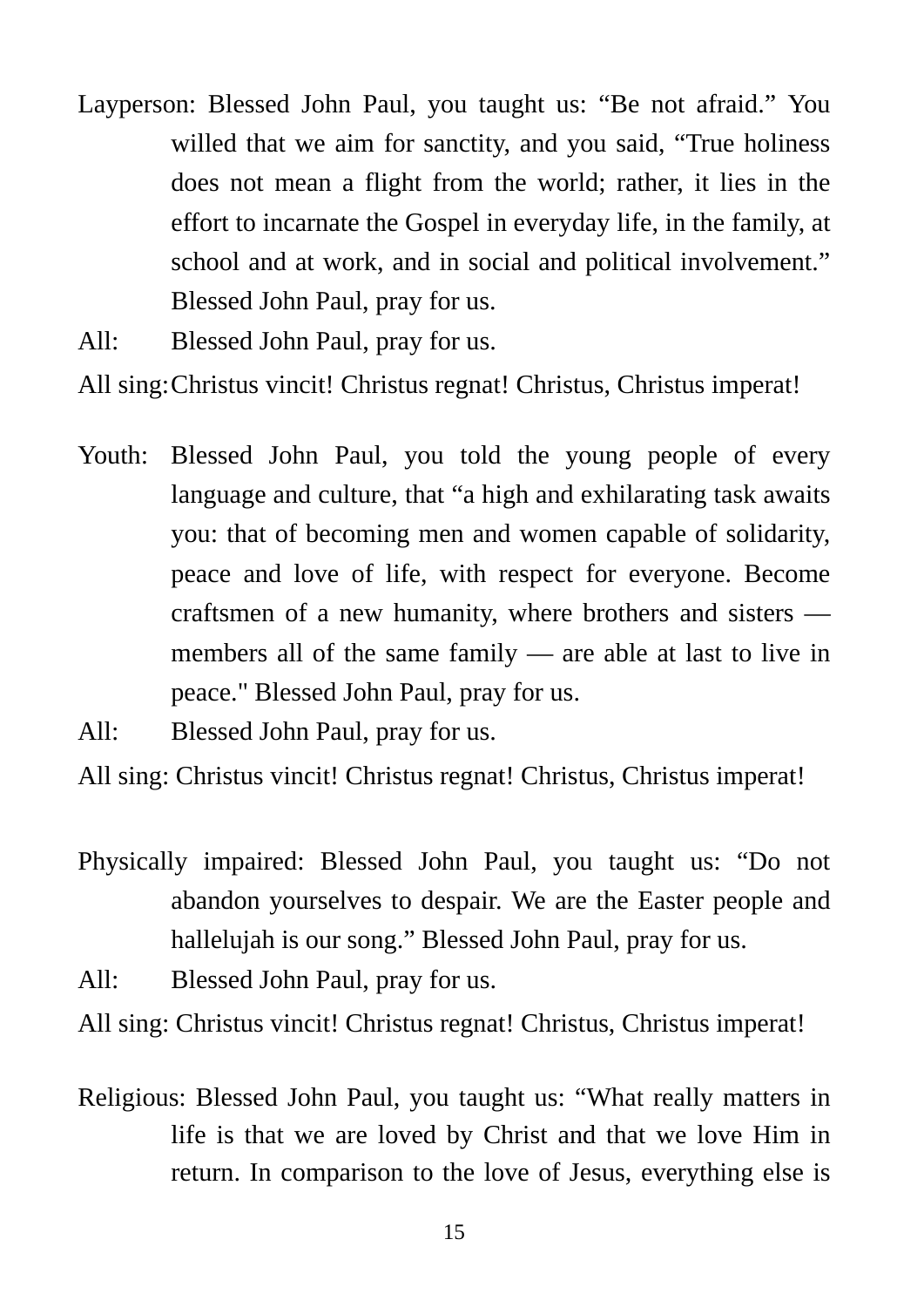secondary. And, without the love of Jesus, everything is useless." Blessed John Paul, pray for us.

All: Blessed John Paul, pray for us.

All sing: Christus vincit! Christus regnat! Christus, Christus imperat!

- Family: Blessed John Paul, you taught us: "To maintain a joyful family requires much from both parents and children. Each member of the family has to become, in a special way, the servant of the others." Blessed John Paul, pray for us.
- All: Blessed John Paul, pray for us.

All sing: Christus vincit! Christus regnat! Christus, Christus imperat!

- Priest: Blessed John Paul, in your apostolic exhortation, *Pastores Dabo Vobis* you reminded all of us, priests, of the pastoral charity; for several times you told us to "put out into the deep." So often you showed us, that you prayed for China daily. Blessed John Paul, pray for us.
- All: Blessed John Paul, pray for us.

All sing: Christus vincit! Christus regnat! Christus, Christus imperat!

*A deacon places the relics in the sanctuary.* 

All sing: Christus vincit! Christus regnat! Christus, Christus imperat!

### **Gloria**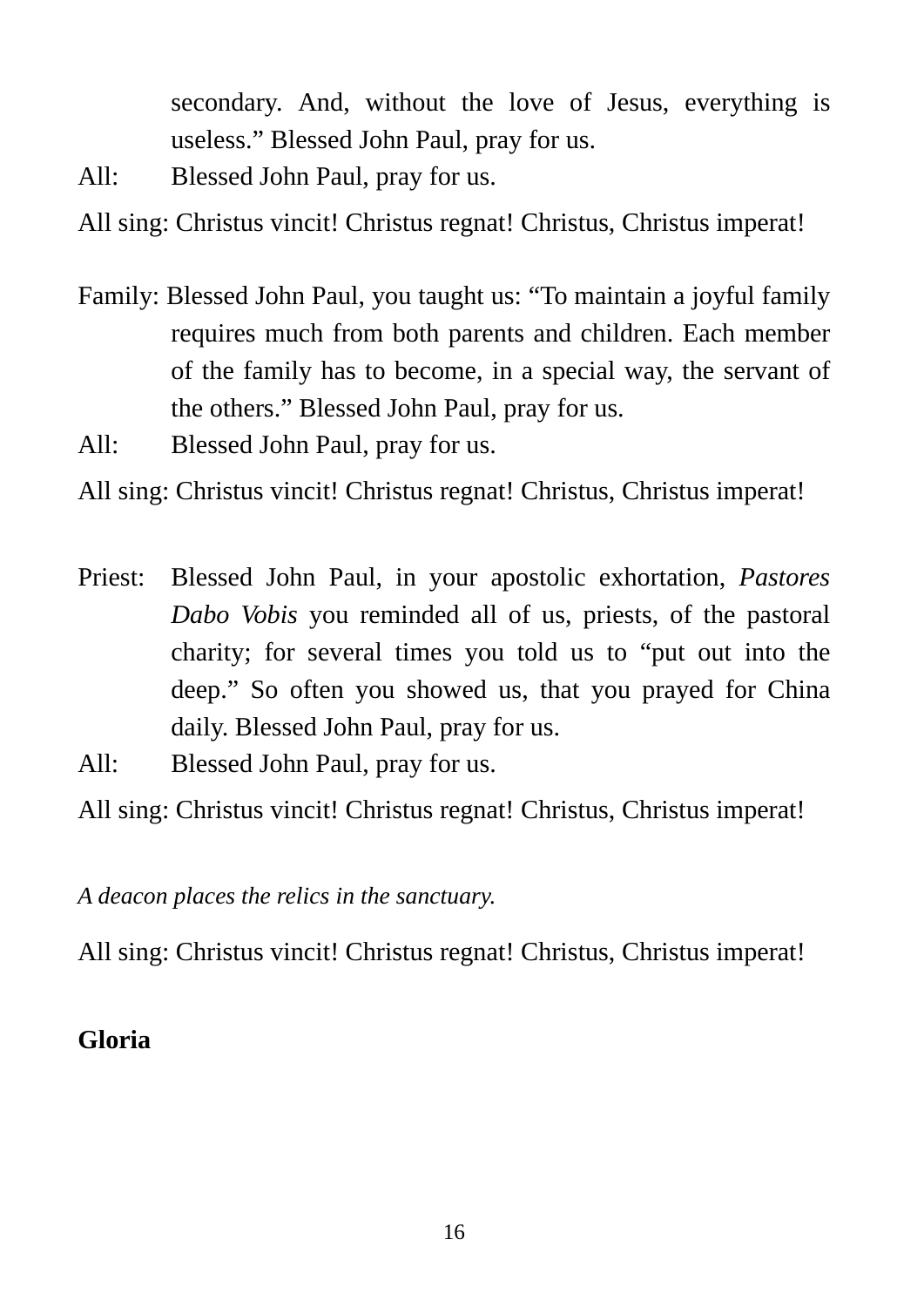## **Opening Prayer**

Let us pray. *(Pause)*

O God, who are rich in mercy and who willed that the Blessed John Paul the Second should preside as Pope over your universal Church, grant, we pray, that instructed by his teaching, we may open our hearts to the saving grace of Christ, the sole Redeemer of mankind.

We ask this through our Lord Jesus Christ, your Son, who lives and reigns with you in the unity of the Holy Spirit, God for ever and ever. Amen.

**First Reading** *(All the ends of the earth will behold the salvation of our God.)* A reading from the Book of the Prophet Isaiah *(52:7-10)*

How beautiful upon the mountains are the feet of him who brings glad tidings, announcing peace, bearing good news, announcing salvation, saying to Zion, "Your God is King!"

Hark! Your sentinels raise a cry, together they shout for joy, for they see directly, before their eyes, the Lord restoring Zion. Break out together in song, O ruins of Jerusalem! For the Lord comforts his people, he redeems Jerusalem. The Lord has bared his holy arm in the sight of all the nations; all the ends of the earth will behold the salvation of our God.

—The Word of the Lord.

#### **Responsorial Psalm** *(96:1-2, 3, 7-8, 10)*

- *R.* Proclaim God's marvelous deeds to all the nations. *(Ps 96:3)*
- 1. Sing to the Lord a new song; sing to the Lord, all you lands. Sing to the Lord; bless his name. *(R)*
- 2. Announce his salvation, day after day. Tell his glory among the nations; among all peoples, his wondrous deeds. *(R)*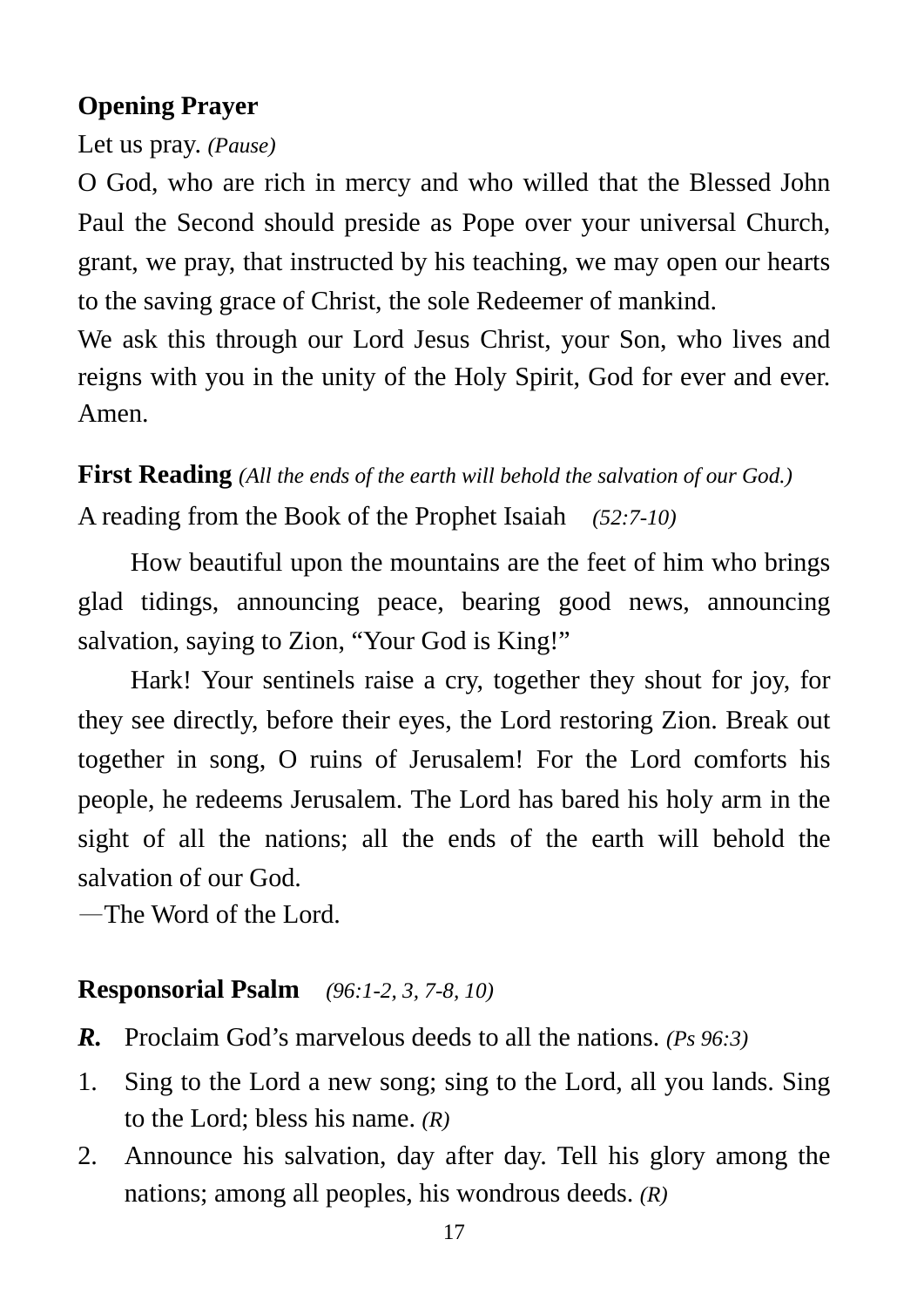- 3. Give to the Lord, you families of nations, give to the Lord glory and praise; give to the Lord the glory due his name! *(R)*
- 4. Say among the nations: The Lord is king. He has made the world firm, not to be moved; he governs the peoples with equity. *(R)*

**Second Reading** *(Whoever does the will of God remains forever.)*

A reading from the first Letter of Saint John *(2:14-17)*

I write to you, children, because you know the Father.

I write to you, fathers, because you know him who is from the beginning.

I write to you, young men, because you are strong and the word of God remains in you, and you have conquered the evil one.

Do not love the world or the things of the world. If anyone loves the world, the love of the Father is not in him. For all that is in the world, sensual lust, enticement for the eyes, and a pretentious life, is not from the Father but is from the world. Yet the world and its enticement are passing away. But whoever does the will of God remains forever.

—The Word of the Lord.

#### **Gospel Acclamation** *(Jn 10:14)*

*R.* Alleluia, alleluia.

I am the good shepherd, and I know mine and mine know me. *(R)* 

#### **Gospel** *(Do not be afraid; just have faith.)*

A reading from the holy Gospel according to Mark *(5:21-24, 35b-43)*

When Jesus had crossed again in the boat to the other side, a large crowd gathered around him, and he stayed close to the sea. One of the synagogue officials, named Jairus, came forward. Seeing him he fell at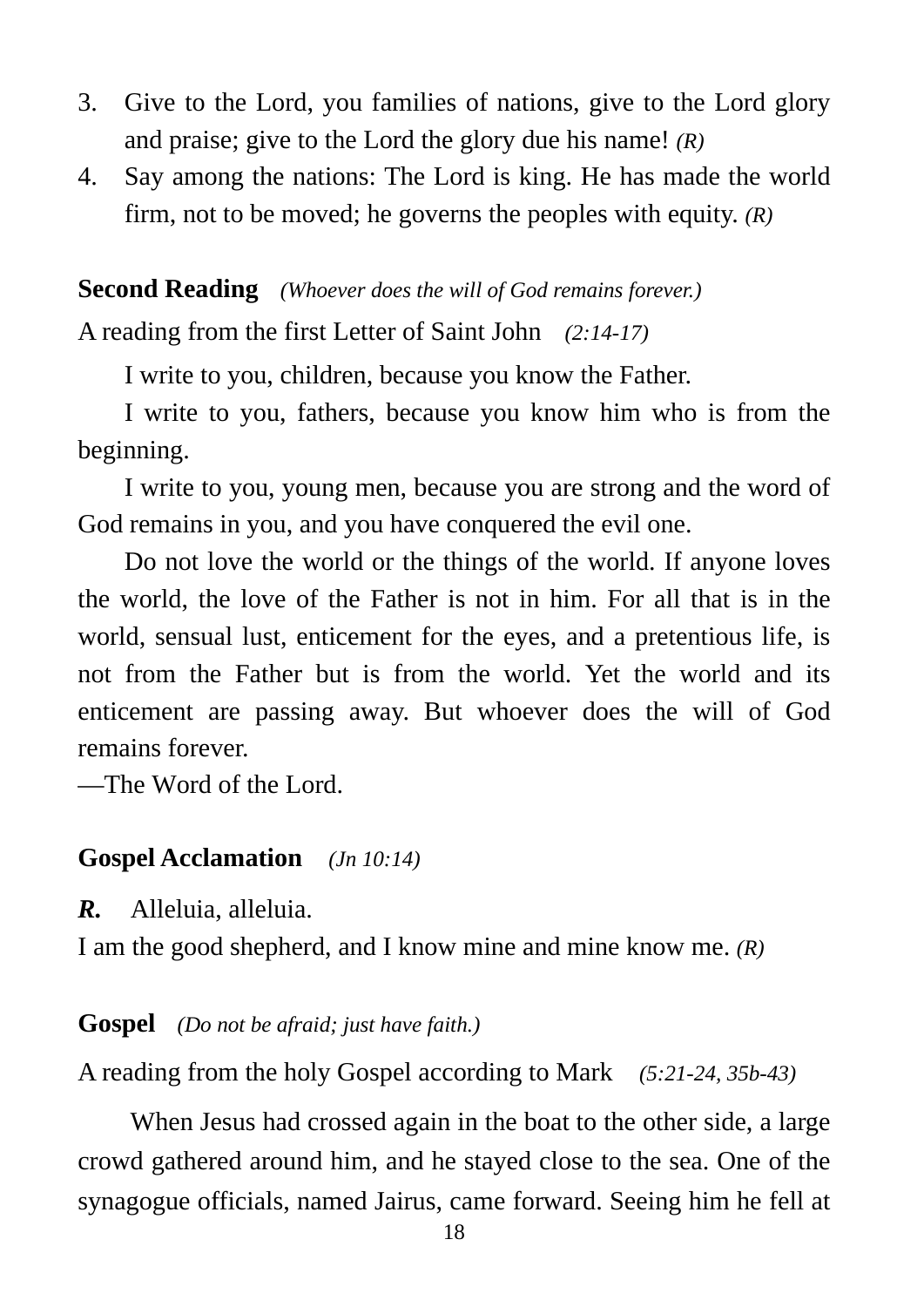his feet and pleaded earnestly with him, saying, "My daughter is at the point of death. Please, come lay your hands on her that she may get well and live." He went off with him, and a large crowd followed him and pressed upon him…….

While he was still speaking, people from the synagogue official's house arrived and said, "Your daughter has died; why trouble the teacher any longer?" Disregarding the message that was reported, Jesus said to the synagogue official, "Do not be afraid; just have faith." He did not allow anyone to accompany him inside except Peter, James, and John, the brother of James. When they arrived at the house of the synagogue official, he caught sight of a commotion, people weeping and wailing loudly. So he went in and said to them, "Why this commotion and weeping? The child is not dead but asleep." And they ridiculed him. Then he put them all out. He took along the child's father and mother and those who were with him and entered the room where the child was. He took the child by the hand and said to her, "Talitha koum," which means, "Little girl, I say to you, arise!" The girl, a child of twelve, arose immediately and walked around. At that they were utterly astounded. He gave strict orders that no one should know this and said that she should be given something to eat.

──The Gospel of the Lord.

#### **Homily**

**Creed** 

#### **General Intercessions**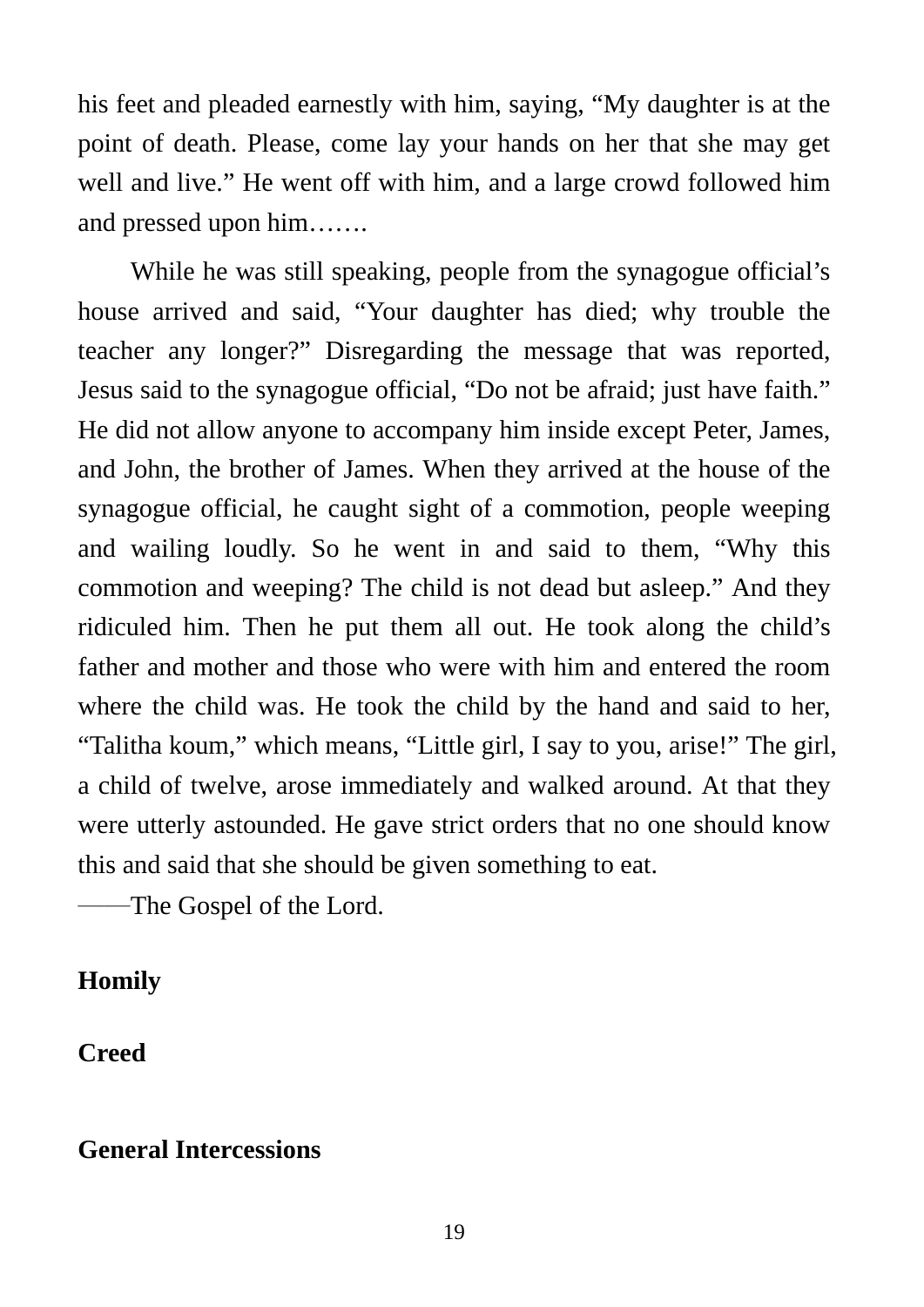# **Prayer Over the Gifts**

Accept this sacrifice from your people, we pray, O Lord, and make what is offered for your glory, in honor of Blessed John Paul, a means to our eternal salvation. We ask this through Christ our Lord. Amen.

# **Preface**

It is truly right and just, our duty and our salvation, always and everywhere to give you thanks, Lord, holy Father, almighty and eternal God, through Christ our Lord.

For, as on the memorial of Blessed John Paul you bid your Church rejoice, so, too, you strengthen her by the example of his holy life, teach her by his words of preaching, and keep her safe in answer to his prayers.

And so, with the company of Angels and Saints, we sing the hymn of your praise, as without end we acclaim:

# **Communion Hymn**

# **Prayer After Communion**

May the Sacrament we have received, O Lord our God, stir up in us that fire of charity, with which Blessed John Paul burned ardently as he gave himself unceasingly for your Church. We ask this through Christ our Lord. Amen.

# **Solemn Blessing**

Bishop: The Lord be with you.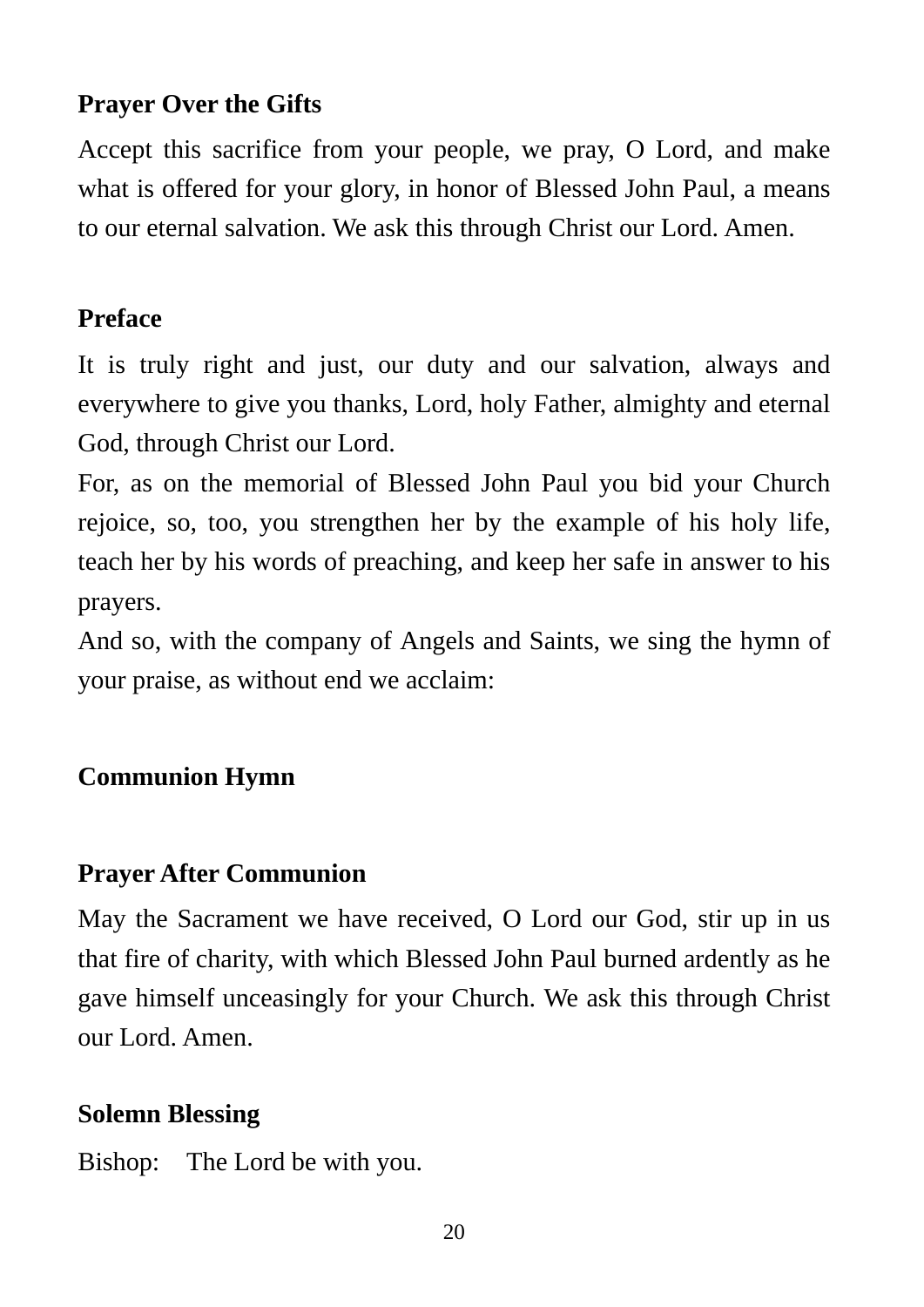|      | All: And also with you.                                                                                                  |
|------|--------------------------------------------------------------------------------------------------------------------------|
|      | Deacon: Bow your heads for God's blessing.                                                                               |
|      | Bishop: Blessed be the name of the Lord.                                                                                 |
|      | All: Now and for ever.                                                                                                   |
|      | Bishop: Our help is in the name of the Lord.                                                                             |
|      | All: Who made heaven and earth.                                                                                          |
|      | Bishop: May almighty God bless you, $\mathbb F$ the Father, $\mathbb F$ and the Son, $\mathbb F$<br>and the Holy Spirit. |
| All: | Amen.                                                                                                                    |
|      | Deacon: The Mass is ended, go in peace.                                                                                  |
| All: | Thanks be to God.                                                                                                        |

# **Concluding Hymn**